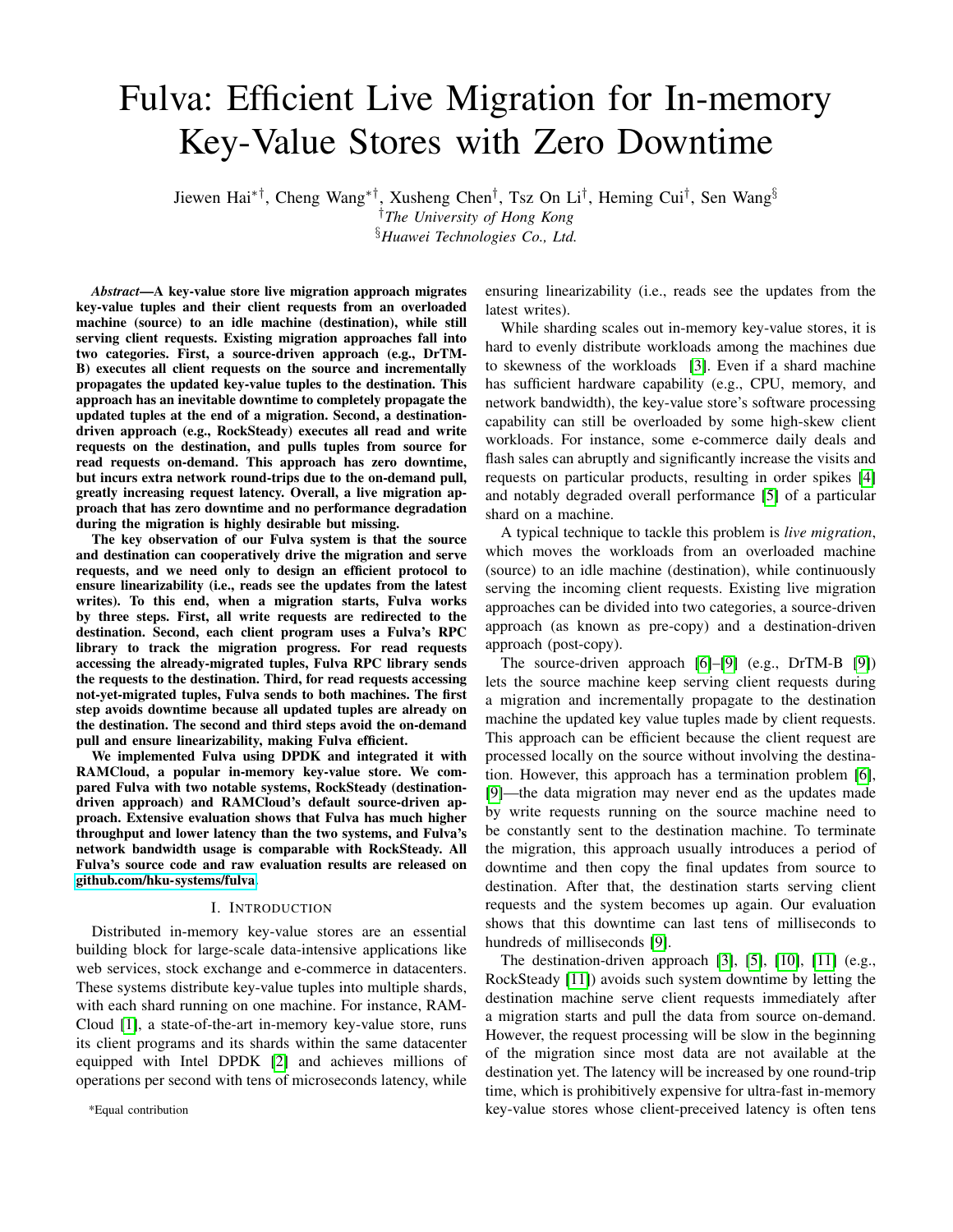of microseconds.

Overall, despite much effort, a live migration approach that has zero downtime and no performance degradation during a migration is highly desirable but missing. The source-driven approach mainly processes requests on the source for locality, but the source is often already overloaded. The destinationdriven approach mainly processes requests on the idle destination, but the locality is poor. Nevertheless, a single machine driven approach can easily ensure linearizability.

The key insight of our Fulva system is that the source machine and the destination machine can cooperatively drive the client requests together, and we need only design an efficient protocol to ensure linearizability. Specifically, to avoid the termination problem as in the source-driven approach, Fulva lets the destination machine directly execute client write requests, because this eliminates the migration of updated tuples from the source. To avoid performance drop at the beginning of the migration as in the destination-driven approach, Fulva lets the source machine directly serve the client read requests because the source has the data.

However, the source is unaware of the updates on the destination. Therefore, to ensure linearizability, Fulva automatically makes each client issue the same read request to both the source and destination and collect the reply from the both machines. If the destination receives a read request on a key-value tuple that has not been migrated from source, the destination answers the client with an empty value, then the client will accept the source's replied value. If the replied value from the destination is non-empty, the client will accept the destination's replied value.

To reduce the network bandwidth cost caused by Fulva's double read requests/replies, Fulva provides clients an RPC library which maintains a lightweight data structure called "migration completion ranges" (MCR). To reduce migration time and improve network utilization, key value tuples are migrated sequentially based on the order of their key hashes in Fulva. Fulva tracks migration progress and caches it in the MCR. For those already-migrated key-value tuples, their keys reside in the MCR, then a client need only send the read request to the destination. As migration moves on, the number of double requests will greatly decrease.

MCR alone is insufficient to minimize the network bandwidth cost of Fulva under high skew workloads, because frequently accessed (hot) tuples may not locate within MCR at the early stage of the migration. To address this problem, Fulva creates SamplingPull (for short, SampPull), a technique to minimize Fulva's network bandwidth cost by sampling incoming requests in the destination to efficiently identify hot tuples. Then, SampPulls asynchronously pull hot tuples from source to destination in batches. When a SampPull batch finishes, the destination piggybacks metadata in the replies to clients, so that the clients need only send requests to the destination for the already-migrated hot tuples.

Overall, MCR and SampPull reduce Fulva's network bandwidth cost without affecting Fulva's end-to-end performance, because Fulva lets clients send requests to both source

<span id="page-1-0"></span>

Fig. 1: Aggregated throughput of source and destination with YCSB-B (95% read) and High Skew. Migration starts at 10s.

<span id="page-1-1"></span>

Fig. 2: Aggregated throughput of source and destination with YCSB-A (50% read) and High Skew. Migration starts at 10s.

and destination. Therefore, clients always immediately obtain the requested tuples from either source or destination, even these tuples haven't been pulled to destination by MCR or SampPull.

We integrated Fulva with RAMCloud, a popular ultrafast in-memory key-value store, and compared Fulva with two state-of-the-art systems, RockSteady (destination-driven approach) and RAMCloud's built-in source-driven approach. We evaluated Fulva using two standard benchmarks, TPC-C [\[12\]](#page-9-9) and YCSB [\[13\]](#page-9-10).

Our evaluation shows that:

- Fulva is the most efficient live migration system. For instance, Figure [1](#page-1-0) shows that under the YCSB read-heavy workloads, Fulva has at least 81% higher throughput than the other two systems during the migration; Figure [2](#page-1-1) shows that under the YCSB write-heavy workloads, Fulva has 72.8% higher throughput. We also evaluated on various workloads, including different read/write ratio and skewness. Fulva's throughput and latency are much better than the other two systems.
- Fulva's migration tracking techniques, including MCR and SampPull, help Fulva incur only 7.2% extra network bandwidth usage compared with migration datasize. The extra network bandwidth usage per request of Fulva is comparable with that of RockSteady.

Our major contribution is the first live migration approach that can achieve zero downtime and no performance degradation. Our other contributions include the Fulva implementation and an extensive evaluation on diverse workloads.

In the reminder of this paper, Section [II](#page-2-0) reviews fast inmemory key-value stores and traditional live migration techniques. Section [III](#page-2-1) introduces Fulva. [IV](#page-3-0) describes Fulva migration protocol. Section [V](#page-4-0) describes the implementation details. Section [VI](#page-5-0) evaluates the performance of Fulva and Section [VII](#page-8-0) discusses related work, and Section [VIII](#page-9-11) concludes.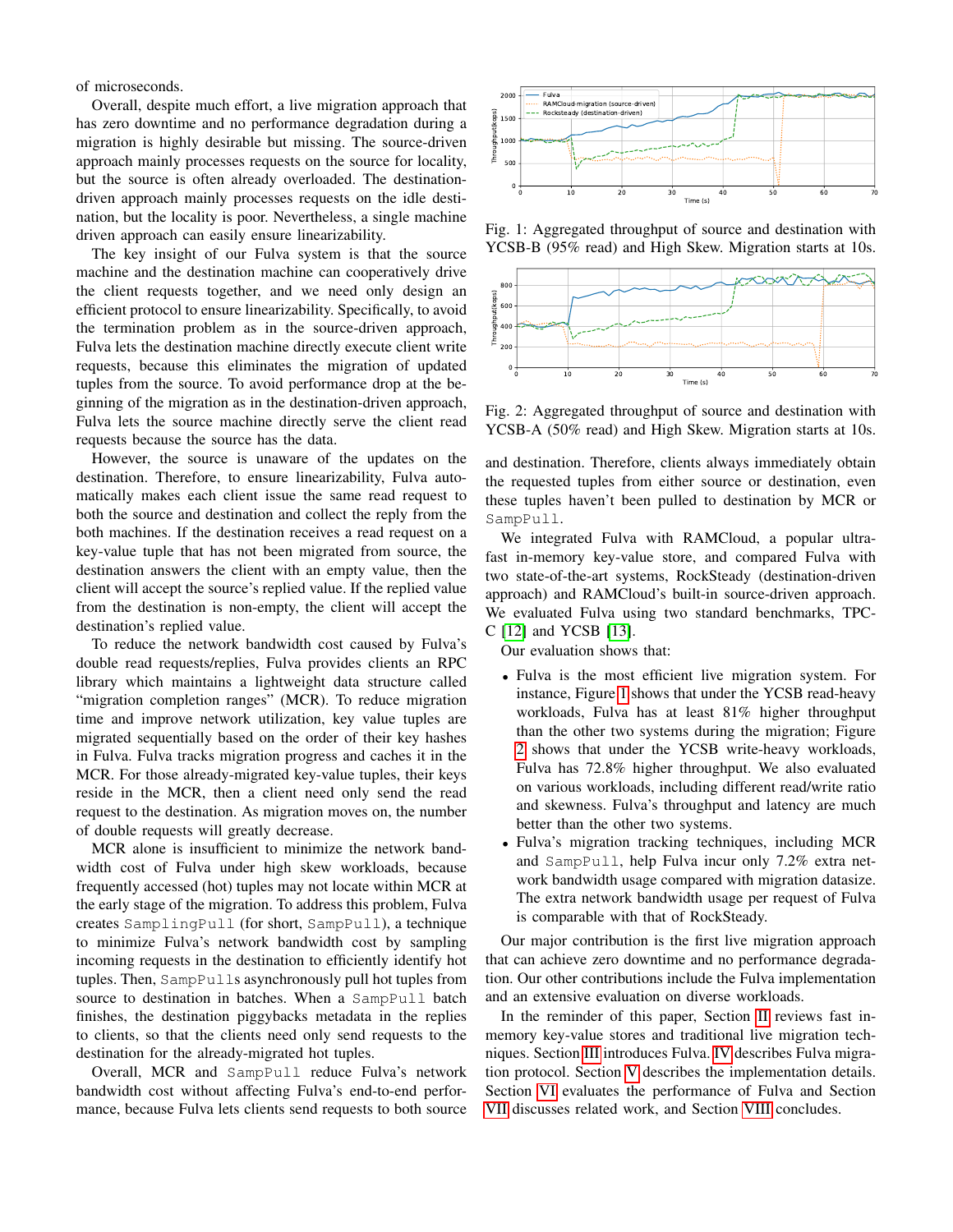## II. BACKGROUND

<span id="page-2-0"></span>Live migration, which moves workloads from an overloaded source machine to an idle destination machine, is a key technique to defend against the work imbalance problem. After balancing the workloads between two machines, the overall system performance improves significantly. Currently, live migration can be divided into two categories.

The first category is the source-driven approach (also called the pre-copy approach). It contains two consecutive phases: iterative-copy and commit. In the iterative-copy phase, the involved key-value tuples are copied from the source machine to the destination machine, and the updated data is incrementally copied to the destination. When difference between the source and the destination machines drops below a threshold, or the number of iterative copies exceeds a threshold, the commit phase starts. The commit phase pauses the source machine, ships remaining updated data, and transfers the ownership. While such a source-driven approach causes little service disruption, it may cause a lengthy iterative-copy phase and a notable downtime, since many updated tuples may be generated during the data migration process.

DrTM-B [\[9\]](#page-9-6) is a state-of-the-art source-driven system that proposes two acceleration mechanisms by exploiting faulttolerant feature of key-value stores. The first mechanism lets a backup of the source machine be the destination since the backup already holds the same data as the source. In cases where all backups are overloaded, DrTM-B invokes the second mechanism in which DrTM-B selects an idle machine as the destination and transfers data to it from multiple backups in parallel. However, the backups are often either inconsistent with the primary (e.g., Redis [\[14\]](#page-9-12)) or store data in disk for durability (e.g., RAMCloud). Fulva is designed to support for general key-value stores so we do not rely on the existence of strongly consistent in-memory backups. Fulva can leverage these acceleration mechanisms if such backup exists.

The destination-driven approach (also called the post-copy approach) aims at avoiding repetitive data transfer as well as the downtime. At the start of the migration, the destinationdriven approach immediately transfers the data ownership from the source to the destination which begins handling all requests for them. Writes can be served immediately; reads can be served only after the tuples requested have been migrated from the source. If the destination receives a request for a tuple that it does not yet have, the destination issues a PriorityPull (PrioPull for short) to fetch it from the source in an on-demand way. However, the performance degradation due to the on-demand pull in the destinationdriven approach is prohibitive for ultra-fast in-memory keyvalue stores that process millions of requests per second with tens of microsecond latency.

To increase the network bandwidth utilization, the key space of the data being migrated is divided into  $N$  (typically,  $N = 4$  or  $N = 8$  [\[11\]](#page-9-8)) chunks, and the destination issues N concurrent Pull requests to migrate the data in parallel.

#### III. OVERVIEW

<span id="page-2-2"></span><span id="page-2-1"></span>

Fig. 3: The Fulva Architecture. Fulva components are shaded.

## *A. Deployment Scenarios*

Fulva focuses on the problem of how to perform the migration efficiently and safely. Determining when a migration should occur and how the partition should evolve are addressed in other works [\[3\]](#page-9-2), [\[15\]](#page-9-13), [\[16\]](#page-9-14).

Fulva is designed for the key-value stores that require linearizability: reads always see the updates from the latest writes (e.g., Redis [\[14\]](#page-9-12) and MICA [\[17\]](#page-9-15)). Fulva is not designed for those key-value stores that only provide weak consistency (e.g., Cassandra [\[18\]](#page-9-16)). Besides, Fulva is not designed for multiversion key-value stores.

To deploy Fulva, we suggest fast network interconnects (e.g., DPDK [\[2\]](#page-9-1)) among machines. If the network latency is large (e.g., clients lie in the WAN), the benefits of Fulva will be masked by the latency between client and server.

### *B. Architecture*

Figure [3](#page-2-2) shows the architecture of Fulva and a running example. The migration controllers on the source and destination manage the entire migration. As a common practice (Section [II\)](#page-2-0), the key space of the data being migrated is divided into  $N$  chunks, and  $N$  concurrent Pull requests are issued to migrate the data in parallel. In this example, the key space is [1,400] and  $N = 4$ .

The migration controller on the destination tracks the migration progress.  $P_i$  stands for the progress in the  $i^{th}$  chunk. In the example, the first 59 key-value tuples in the 1st chunk and the first 32 key-value tuples in the 4th chunk have been migrated and replayed in the destination, so  $P_1 = 59$  and  $P_4 = 332$ . The destination periodically piggybacks  $Pi$  on replies to the clients to help client track migration progress.

The Sampling Puller component collects hashes of the frequently accessed tuples on the destination through sampling techniques and issues SampPulls to asynchronously pull a batch of hot tuples from source to destination. In the example, assume key value pair  $\langle 377, V \rangle$  is frequently accessed, and thus sampled by the sampling puller, so the destination machine issues SampPull to pull it from the source. When a SampPull finishes, the destination machine replays the pulled tuples, and piggybacks an extra bit on replies for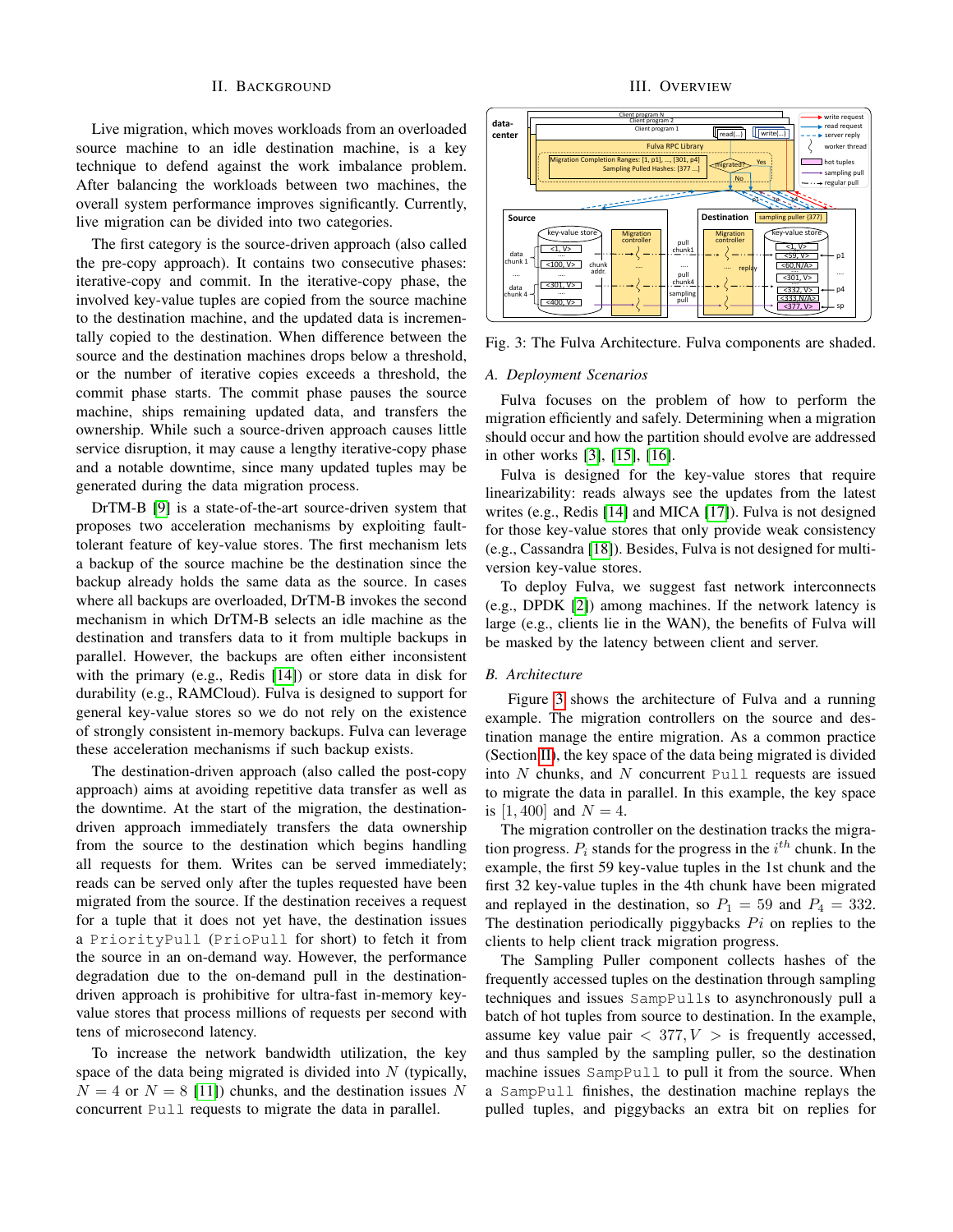read requests accessing those hot tuples to inform client the requested tuple has been sampling-pulled.

Client applications access the key-value stores over a datacenter network using an RPC library provided by Fulva. Fulva RPC library provides standard API (e.g.,  $read()$ ) so that the client program logic does not need to be modified. Fulva's client library maintains a lightweight data structure called Migration Completion Ranges (MCR) to track the progress of data migration (Section [V\)](#page-4-0). MCR has little memory footprint because it only maintains N numbers ( $P_1$  to  $P_n$ ). In addition to MCR, Fulva's client library also maintains a hash table called Sampling Pulled Hashes (SPH) to track which hot tuples have already been sampling pulled. The memory footprint of SPH is small, because as migration moves on, MCR covers more ranges, and the hashes in SPH that overlap with the ranges in MCR can be deleted.

Fulva's client RPC library sends write requests directly to the destination. For a read request, if the hash of the requested key lies either in the MCR or in SPH, the library sends the request to the destination; otherwise, the library duplicates the request and sends them to both the source and destination machines, ensuring linearizability (Section [IV-D\)](#page-4-1). In the Figure, if a client issues a read request  $read(60)$ , since the destination does not have the tuple yet  $(N/A)$  in the figure), it replies the client with "empty". Note that "empty" is different from "nil" which is replied when a client reads a key whose value does not exist in the key value store yet. The source replies the value. Fulva client library takes the reply from the source. This double-request mechanism ensures Fulva can achieve linearizability with one client-server round trip time.

Note that SampPull is *asynchronous* and has no effect on Fulva's end-to-end performance due to two reasons: (1) the destination machine always immediately replies to the client no matter whether it has the requested tuple, and (2) even if the destination is forming a batch of hot tuples or pulling the batch from the source, a client can get the valid result immediately from the source.

#### IV. FULVA MIGRATION PROTOCOL

#### <span id="page-3-0"></span>*A. Migration Initialization*

A migration starts when the key-value store is on the source machine is overloaded. As a common practice, Fulva's client RPC library caches partition information (i.e., key range to machine mappings). After a migration starts, since a Fulva client RPC library is unaware of the migration, it still sends requests to the source. The source rejects the requests and notifies the client of the migration. Then, the client's RPC library initializes the MCR and SPH data structures, enters the migration mode, and invokes the logic in Section [IV-B.](#page-3-1)

## <span id="page-3-1"></span>*B. Data Migration*

Server-side: On the server side, the destination machine in Fulva sends  $N$  Pull requests to the source to migrate keyvalue tuples. Note that since all the write requests accessing the tuples being migrated have already been redirected to the destination machine, those tuples on the source machine will not be updated, so the Pull requests will not conflict with the normal-case request processing at the source. As Pulls complete, the destination machine replays the received keyvalue tuples sequentially by inserting the records into the destination's table.

The destination tracks the migration progress. Tuples that have been migrated and replayed on the destination are marked as completed. Since the replays are sequential, the progress of each chunk can be represented with a single number  $P_i$ .  $P_i$  indicates the replay of the  $i^{th}$  chunk has reached  $P_i$ . The destination machine periodically piggybacks all the  $P_i$ s to clients to help the Fulva client RPC library track the migration progress.

Write requests can be served directly on the destination machine. If the destination receives a read request for a keyvalue tuple that it does not yet have (because that tuple has not been migrated and none of the clients has updated it on the destination), the destination answers the client with "empty".

Client-side: Fulva client RPC library maintains the migration completion ranges (MCR) to track the progress of the migration. MCR only contains a list of  $[P_1..P_n]$ , which has very little footprint. The list is updated every time the Fulva client RPC library receives a piggyback information from the destination. Note that the MCR may be outdated than the latest migration progress. However, one major invariant is that there is no false positive: a not-yet-migrated tuple will never be in MCR. This ensures that when the client sends requests only to the destination, the destination must have the latest value.

With the help of  $P_i$ , all the client requests fall into three categories. First, the write requests can be directly sent to the destination. Second, for read requests accessing tuples whose keys fall into MCR, Fulva client RPC library only sends the requests to the destination because the destination already has the latest tuple.

Third, for read requests whose keys are not in MCR, since the requested tuple may not be available on the destination, a naive approach is to send the requests only to the source. However, this breaks linearizability because the tuples may already be updated on the destination and the value on the source is stale. Therefore, Fulva sends this type of read requests to both the source and destination machines (doubleread). If the response from the destination is empty, that means the requested tuple has not been updated, so Fulva client library takes the response from the source. If the response from the destination is non-empty, there are two possibilities: 1) the tuple has been updated on the destination, so the value on the destination is the latest; 2) the tuple has not been updated since migration starts, so the values on the source and destination are identical. In both cases, Fulva can simply take the response from the destination.

As migration moves on, more and more tuples will be available on the destination, so the Fulva RPC library needs only send the read requests to the destination, reducing the client-server network bandwidth usage. This also helps shift the load away from the source more quickly.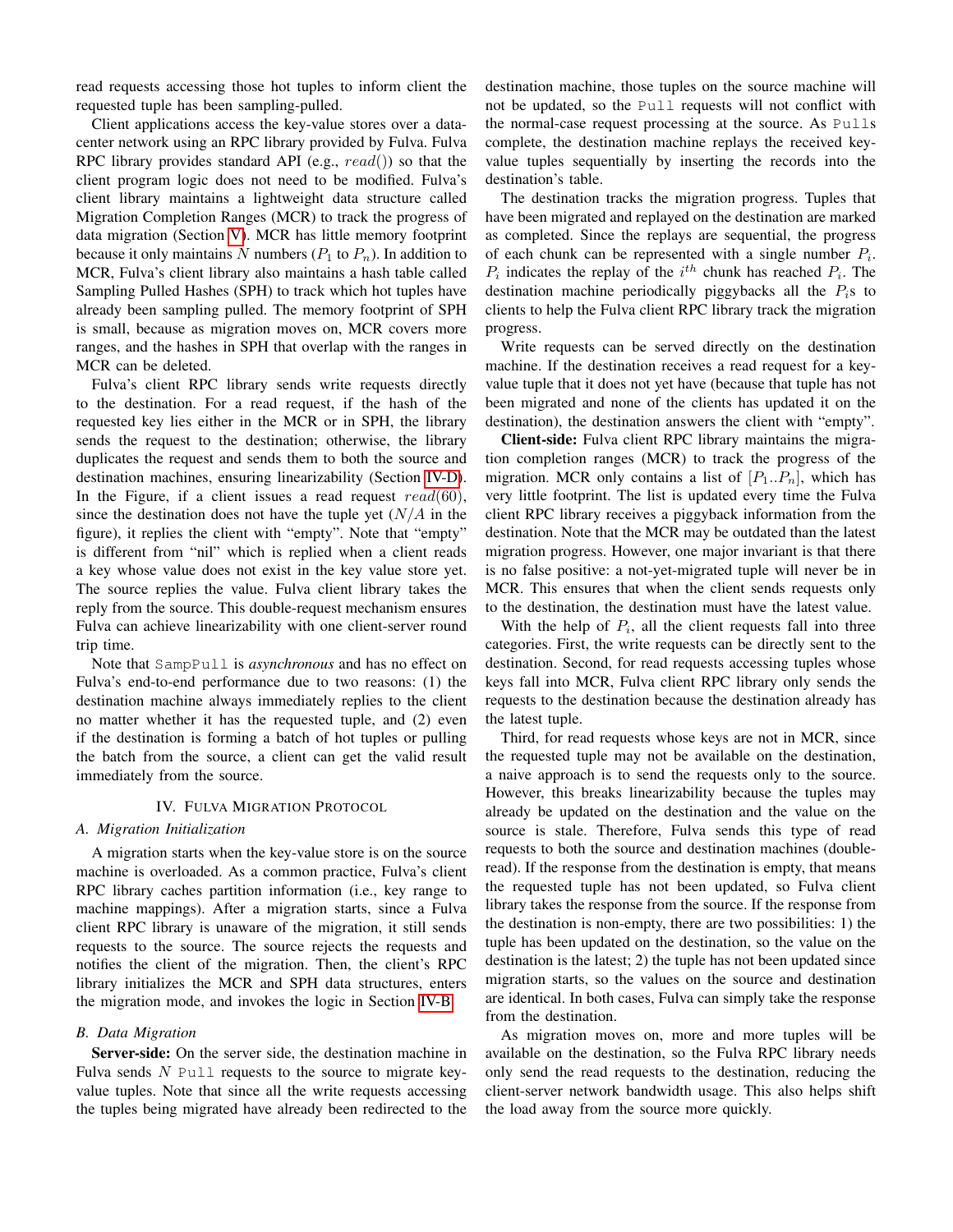Nevertheless, under high-skew workloads, MCR alone is insufficient to minimize the network bandwidth cost rapidly because hot tuples may locate at the end of MCR and read requests accessing those tuples have to be sent to both machines till the end of migration.

To address this problem, Fulva introduces SampPull, a technique to rapidly minimize network bandwidth cost of Fulva under high-skew workloads. SampPull leverages Sampling Puller to identify frequently accessed tuples that the destination does not yet have through sampling techniques. Specifically, the Sampling Puller randomly selects 1% (this parameter is not sensitive on the reduction of the network bandwidth cost [\[19\]](#page-9-17)) of the client requests and treat the tuples those requests access as hot tuples. The SampPull batches the hashes of those hot tuples, and asynchronously requests the batch of records with a single SampPull. When a SampPull is in flight, the destination accumulates new key hashes of newly requested hot keys. To reduce the network bandwidth cost as fast as possible, the destination issues the next SampPull right after the previous one completes.

When a SampPull finishes, the destination machine piggybacks an extra bit called "sampling-pulled" on replies for read requests accessing those hot tuples. This single bit informs Fulva client RPC library that the requested tuples have been migrated and the corresponding future read requests need only to be sent to the destination.

Each client RPC library in Fulva maintains a hash table called "Sampling Pulled Hashes" (SPH) to track tuples that have been sampling-pulled. Upon receiving the "samplingpulled" bit, Fulva client RPC library inserts the hash of the requested key into SPH. For every read request, Fulva client RPC library checks if the requested key falls into MCR first. If not, Fulva then checks whether the hash of the requested key exists in SPH. If yes, Fulva client RPC library sends the request to destination only; otherwise Fulva duplicates the request to both machines. Note that both the lookup in MCR and search of a hash in SPH  $(O(1)$  in average [\[20\]](#page-9-18)) are fast (up to 180 nanoseconds in total in our evaluation).

## *C. Migration Termination*

After all data have been migrated, the migration controller on the destination machine sends a Fin RPC to the source machine to indicate the termination of the migration. Fulva client RPC library is notified when sending next requests, and exits the migration mode and deletes the MCR and SPH.

# <span id="page-4-1"></span>*D. Proof Sketch of Correctness*

In this section, we prove that Fulva ensure linearizability (i.e., reads see the latest updates from writes) in two steps. First, we prove linearizability by taking MCR and SPH away, which means all read requests are duplicated and sent to both machines and client takes the response from the destination if it is non-empty. This ensures linearizability because if the destination has the requested tuple, the value must be latest. Second, we prove linearizability by adding MCR and SPH back, which means read requests to source for those migrated tuples are pruned. This does not affect linearizability because the values on source will never be updated since migration starts. MCR and SPH only prune reading the potential stale data on the source.

#### V. IMPLEMENTATION DETAILS

<span id="page-4-0"></span>We implemented Fulva in RAMCloud, an in-memory lowlatency kernel-bypass-based key-value store. We used DPDK [\[2\]](#page-9-1) as the transport layer for kernel-bypass support in RAM-Cloud. The used DPDK driver version is 16.11. As required in the DPDK specifications, we reserved one 1GB huge page to reduce the TLB miss rate.

# <span id="page-4-2"></span>*A. Offloading Dispatch Thread*

To achieve high throughput and low latency, in-memory key-value stores usually employ a dispatch-worker architecture with a single dispatch thread handling all network communication. For example, the dispatch thread in RAMCloud directly polls the network device for incoming messages and passes the polled request to one of the idle worker threads for its handling; after the execution, the worker thread passes the response to the dispatch thread for transmission. Previous studies show that the performance of an in-memory lowlatency key-value store is often restricted by its dispatch thread [\[21\]](#page-9-19). Therefore, Fulva's live migration should minimize its impact on the dispatch thread.

Fulva invokes parallel Pulls and fetchs batches of keyvalue tuples in a Pull request [II.](#page-2-0) If these Pull requests are also handled by the dispatch thread, it will block the normal request processing. Fulva performs the data transfers using dedicated communication channels between the source and destination and assigns migration worker threads to handle all the network I/O operations in those channels. On the source side, the migration worker threads poll on the channel for incoming Pull requests issued from the destination machine and hand the request off to the dispatch thread for its handling; once a data chunk is built, the dispatch thread passes it to the migration worker threads for transmission. On the destination side, the migration worker threads wait for the chunks and then pass them to the dispatch thread for replay.

### <span id="page-4-3"></span>*B. Transaction Handling*

In this section, we introduce how to extend Fulva to support transactions. Fulva's transaction handling is based on Squall [\[3\]](#page-9-2), [\[5\]](#page-9-4), a live migration system for relational database. Fulva focuses on client-side transactions instead of server-side stored procedures because most key-value stores only support the former type of transactions [\[22\]](#page-9-20)–[\[24\]](#page-9-21). For simplicity, we assume locking as the used concurrency control mechanism.

To avoid the complexity of synchronizing lock ownership between the source and destination, Fulva lets the destination machine handle all the locking and unlocking operations accessing the data being migrated.

When transaction is enabled, the normal read/write operations need to be changed because the destination need to ask the source about each key's lock status.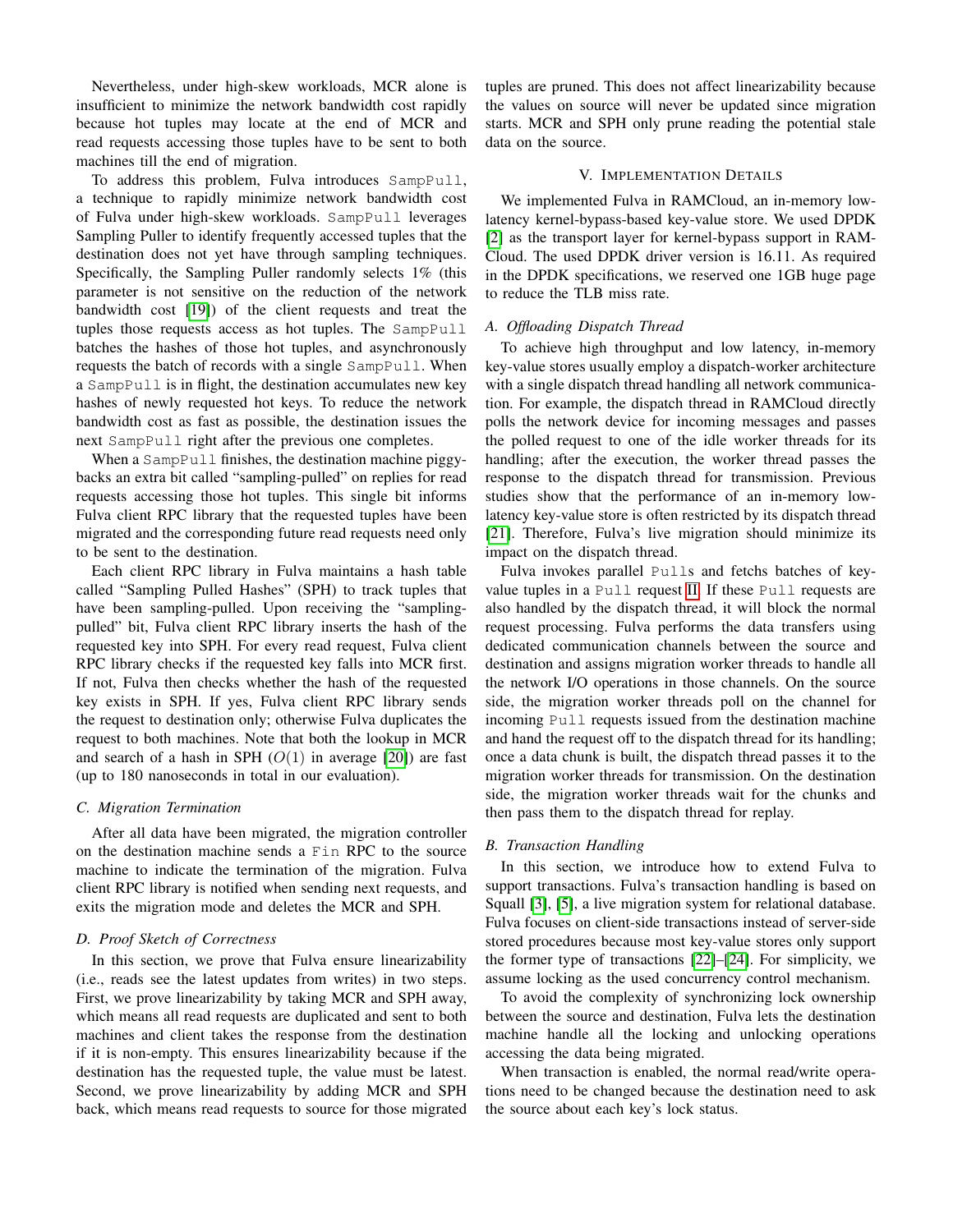<span id="page-5-2"></span>

(a) Median Latency with YCSB-B (95% read) and High Skew



(c) Tail Latency with YCSB-B (95% read) and High Skew



(b) Median Latency with YCSB-A (50% read) and High Skew



(d) Tail Latency with YCSB-A (50% read) and High Skew



To avoid this querying overhead, Fulva lets the source machine push to the destination all the key ranges that were locked at the start of the migration. Since the destination machine is responsible for all the locking and unlocking operations during the migration, it will have a global view of all the keys' lock status right after it receives the locked key ranges from the source.

# VI. EVALUATION

#### <span id="page-5-0"></span>*A. Evaluation Setup*

The performance evaluation was conducted on a cluster with 12 machines. The machines ran Ubuntu 16.04 on one 2.6 GHz Intel Xeon E5-2690 v3 with 12 cores and two hyper-threads per core. Each machine has 64GB memory, and 1TB SSD, and 40Gbit Mellanox ConnectX-4 NIC. All hosts used DPDK [\[2\]](#page-9-1) for kernel-bypass support.

We implemented Fulva on RAMCloud, an in-memory lowlatency kernel-bypass-based key-value store. We compared Fulva with RockSteady [\[11\]](#page-9-8), a state-of-the-art destinationdriven approach tailored for RAMCloud, and RAMCloud-Migration, the builtin source-driven approach of RAMCloud. We did not compare the performance of Fulva with DrTM-B since DrTM-B is not open sourced and requires special hardware (Hardware Transactional Memory and RDMA).

Fulva was evaluated with YCSB [\[13\]](#page-9-10) and TPC-C [\[12\]](#page-9-9) benchmarks. RockSteady was evaluated with YCSB only because it does not support transactions, while Fulva supports both benchmarks. The benchmarks' dataset contains tables of 300 million 100-byte record payloads (values) with 30-byte keys. The dataset size is 40GB on the source, and Fulva uses 8 parallel pulls, same as RAMCloud and RockSteady's default (Section [II\)](#page-2-0), to migrate 20GB data from source to destination.

In all figures, the "throughput" is defined as the aggregated throughput of source and destination, and the "median latency" is defined as the median latency of all requests handled by source and destination. The "tail latency" is defined as the 99th percentile of the latency of all requests handled by source and destination. In our experiments, we ran all systems with 10s for warm-up and recorded these performance metrics for each 100ms. Our evaluation answers the following questions:

- [§VI-B:](#page-5-1) What are Fulva's performance on YCSB compared to RAMCloud-Migration and RockSteady?
- [§VI-C:](#page-7-0) What is the effectiveness of Fulva's components?
- [§VI-D:](#page-8-1) What is Fulva's performance on TPC-C compared to RAMCloud-Migration?

[§VI-E:](#page-8-2) What are Fulva's limitations?

# <span id="page-5-1"></span>*B. Comparing Performance with Existing Approaches*

We evaluate the end-to-end performance of Fulva, Rock-Steady and RAMCloud-Migration with two YCSB's default workloads: YCSB-A and YCSB-B. YCSB-A consists of 50% read and 50% write (Set Heavy), and YCSB-B (Get Heavy) consists of 95% read and 5% write. We also evaluate the two YCSB workloads with High Skew and Low Skew settings. For High Skew, we make client programs generate keys following the Zipfian distribution of  $\theta = 0.99$ , which implies that most generated keys are from the same key range. For Low Skew, we make client programs generate keys following the Zipfian distribution of  $\theta = 0.01$ , which implies that most generated keys are from different key ranges.

*1) YCSB-B and High Skew:* We first evaluated the throughput of Fulva during migration. Figure [1](#page-1-0) shows the throughput timeline of the three systems on YCSB-B (95% read) and High Skew ( $\theta = 0.99$ ). Fulva attained an average throughput of 1445.2 Kops, which was 41.9% higher than the throughput before migration started, and 140.7% and 81.1% higher than the throughput of RAMCloud-Migration and RockSteady respectively.

Then, we looked into the variation of Fulva's throughput during migration. When migration started, Fulva increased the throughput by 11.6% immediately compared to the throughput before migration, because it transferred 5% workload (i.e.,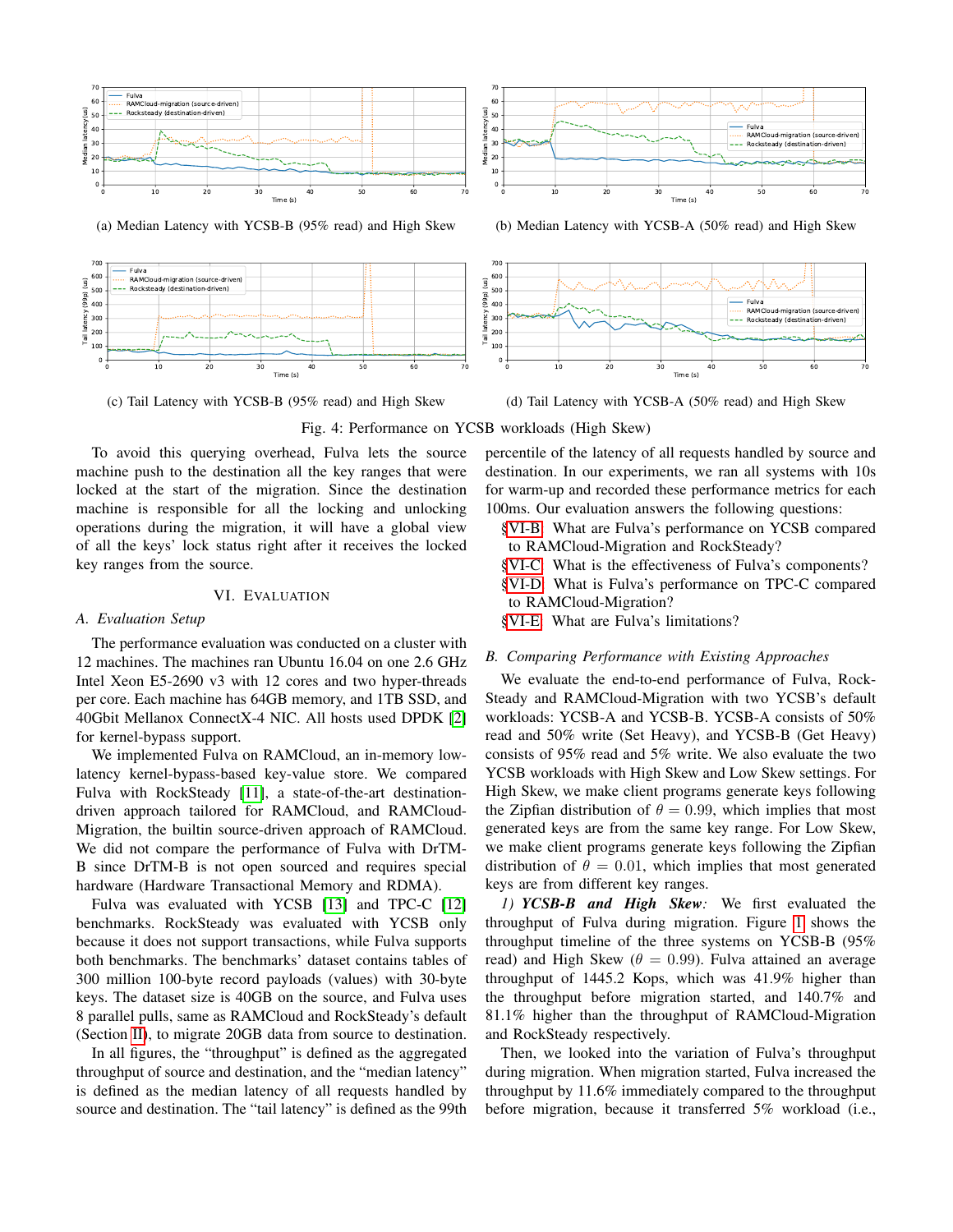<span id="page-6-0"></span>

|                                    | Read Mean Latency $(\mu s)$ |             | Write Mean Latency $(\mu s)$ |             | Extra bandwidth Usage (GB) |             |
|------------------------------------|-----------------------------|-------------|------------------------------|-------------|----------------------------|-------------|
|                                    | source                      | destination | source                       | destination | client side                | server side |
| RAMCloud (before migration)        | 18.14                       | N/A         | 42.57                        | N/A         | N/A                        | N/A         |
| Fulva                              | 13.53                       | 11.36       | 32.01                        | 23.63       | 0.91                       | 0.63        |
| RockSteady (destination-driven)    | 10.12                       | 62.97       | 33.28                        | 24.22       |                            | 0.72        |
| RAMCloud-Migration (source-driven) | 34.79                       | N/A         | 73.16                        | N/A         |                            | 0.35        |

TABLE I: Mean latency break down of YCSB-B (95% read) and High Skew (correspond to Figure [4a](#page-5-2) and Figure [4c\)](#page-5-2)

<span id="page-6-1"></span>



(c) Throughout with YCSB-B (95% read) and Low Skew





(d) Throughout with YCSB-A (50% read) and Low Skew



write) to destination, and leveraged our Offloading technique (Section [V-A\)](#page-4-2) to prevent RAMCloud's dispatch thread from being overloaded on the source. Moreover, Fulva's throughput increased from 11.6% to 88.1% during migration because our Tracking technique (Section [IV\)](#page-3-0) lets clients read from destination only if the requested tuples have been migrated. Hence, Fulva's source load and latency were reducing as migration proceeded. We will quantify the effectiveness of Fulva's Offloading and Tracking in Section [VI-C.](#page-7-0)

To understand why Fulva has the highest throughput among the three migration systems, we looked into the median and tail latency of the three systems. Figure [4a](#page-5-2) shows that Fulva attained a median latency of 12.1 us during the migration period, which was 37.9% lower than the median latency before migration started, and 168.6% and 83.2% lower than the median latency of RAMCloud-Migration and RockSteady during migration respectively.

Table [I](#page-6-0) breaks down the mean latency during the migration into mean read and write latency of source and destination. We focus on analyzing the read latency because YCSB-B has 95% read. Overall, Fulva read latency on source and destination were 13.53 us and 11.56 us respectively, which were balanced and lower than the numbers before migration started.

In contrast, RAMCloud-Migration incurred high read latency on the source (34.79 us), and RockSteady incurred high read latency on the destination (62.97 us). RAMCloud-Migration had high latency on source because source is overloaded with handling all requests and migration logic, while RockSteady needs to wait for the PrioPull to pull the tuples before replying the client. A PrioPull is slow because it not only induces an extra network round-trip, but also incurs extra

<span id="page-6-2"></span>

Fig. 6: Extra Bandwidth on YCSB-B.

wait time on RockSteady's destination: RockSteady batches PrioPull of multiple tuples to improve network utilization.

In addition, RAMCloud-Migration incurred 702.9ms downtime at the end of migration to synchronize tuples between source and destination, as the tuples being migrated were updated on source during migration. The papers of Rock-Steady [\[11\]](#page-9-8) and DrTM-B [\[9\]](#page-9-6) also confirm that the downtime is inevitable. Fulva and RockSteady did not incur any downtime because write requests are handled by the destination.

In High Skew workload, one major concern is that a keyvalue store migration system may have high tail latency [\[11\]](#page-9-8). Figure [4c](#page-5-2) shows the tail latency timeline of the three systems. Surprisingly, Fulva's tail latency was much lower than the tail latency before migration; Fulva's tail latency was also much lower than RAMCloud and RockSteady's. It is because Fulva is insensitive to skewness (we will look into Fulva's sensitivity to skewness in Figure [5\)](#page-6-1), while RAMCloud causes source overloaded and RockSteady relies on PrioPull. The paper of RockSteady [\[11\]](#page-9-8) also confirms that PrioPull caused the tail latency to increase by 2X with YCSB-B High Skew.

Table [I](#page-6-0) also shows the three systems' extra bandwidth consumption of the entire migration. For the overall migration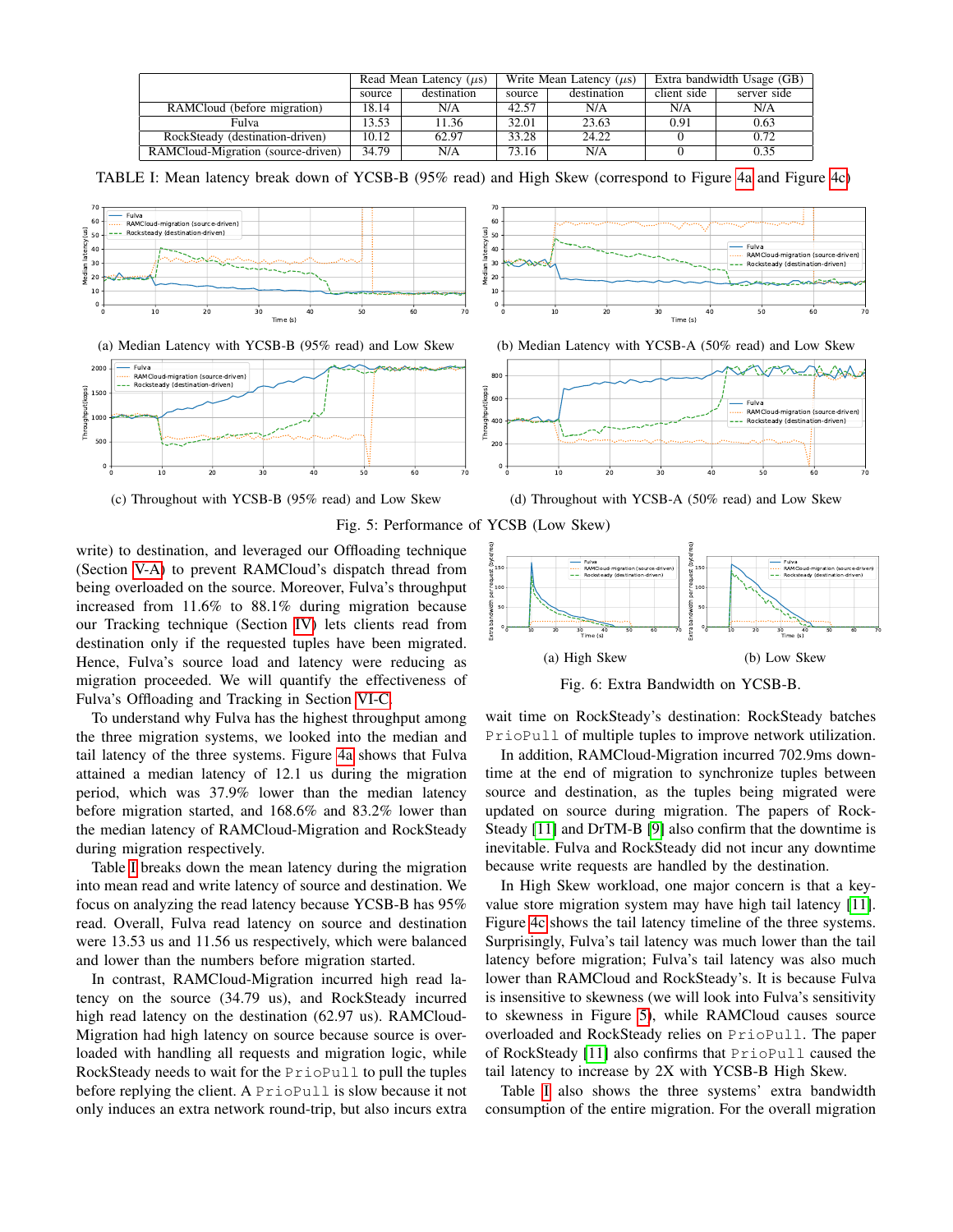<span id="page-7-1"></span>

(a) client extra memory usage (b) client extra time cost

Fig. 7: Each client library's extra memory usage and time cost caused by MCR and SPH lookup (YCSB-B and High Skew).

data size (20GB) and the migration duration (33s to 41s), Fulva totally consumed only 1.54GB extra network bandwidth due to doubled read requests between clients and servers and SampPull between source and destination (Section [IV-B\)](#page-3-1). RockSteady consumed 0.72GB extra bandwidth because of PrioPull, while RAMCloud-Migration consumed 0.35GB extra bandwidth because it had to propagate tuples on source to destination whenever the tuples were written (on source).

Figure [6a](#page-6-2) quantifies the variation of the three systems on extra network bandwidth usage per request per second in High Skew setting. Fulva's extra network bandwidth usage per request per second is only 5.4% higher than RockSteady's in average thanks to the MCR and SampPull techniques (Section [IV-B\)](#page-3-1). Under high skew workloads, Fulva's extra bandwidth usage drops dramatically because SampPull migrates hot tuples to the destination in the early phase of the migration. Then Fulva's extra bandwidth usage gradually decreased as MCR track the progress. However, throughout the migration, Fulva's extra bandwidth usage is always higher than RockSteady's due to the doubled read request/replies in Fulva for not-yet-migrated tuples. Note that the integral of the multiplication of throughput per second (Figure [1\)](#page-1-0) and extra bandwidth per request (Figure [6a\)](#page-6-2) over migration is equal to the total extra bandwidth usage in Table [I.](#page-6-0)

Figure [7a](#page-7-1) shows the extra memory usage caused by MCR and SPH in YCSB-B High Skew Setting for each client connection. In the early phase of the migration, as SampPull migrates hot tuples to the destination, SPH in each client connection holds up to 67.4 MB key hashes of those hot tuples. As migration moves on, the memory usage decreases because MCR covers more ranges and the key hashes in SPH that overlap with the ranges in MCR are deleted.

Figure [7b](#page-7-1) shows the extra time cost incurred by MCR and SPH. Overall, the total time cost is less than 180 nanoseconds throughout the migration, and therefore incurs negligible performance overhead. It is because the lookup in MCR only needs to check whether a key hash falls between a range and the search of a hash in SPH is almost constant  $(O(1))$ .

In terms of migration duration, Fulva and RockSteady took 32s to finish while RAMCloud-Migration takes 9s extra time. It is because RAMCloud-Migration's source was more overloaded than Fulva and RockSteady, and RAMCloud-Migration needed to repeatedly propagate tuples to destination whenever the tuples being migrated were updated on the source.

*2) YCSB-A and High Skew:* Figure [1](#page-1-0) shows the performance of the three systems on YCSB-A (50% read) and High

Skew. Fulva attained an average 756.0 Kops during the migration, which improves the throughput by 75.8% compared with the throughput before migration started. Fulva's throughput increased by 56.7% immediately when migration started, as write requests were redirected to the destination. Compared to Fulva's throughput on YCSB-B, Fulva's throughput and latency improvement at the migration starting moment was higher because YCSB-A has more write workload.

RAMCloud-Migration's median latency incurred a 94.9% increase compared with the moment of migration started. We inspected RAMCloud-Migration's code and found that its write request handling and migration logic had a higher contention: compared to RAMCloud-Migration's contention to read request handling and migration logic, the write requests involved replication on the RAMCloud source's backups and took more time, greatly degraded RAMCloud-Migration's overall performance during the migration. This implies that write requests had better be redirected to the destination when migration started, which Fulva and RockSteady adopted.

During the migration, RockSteady incurred a mean latency 6.8 higher than the latency at the moment of migration started. RockSteady had better performance on YCSB-A compared to YCSB-B because YCSB-A has greater proportion of write requests, which made RockSteady's PrioPull more effective. Figure [4c](#page-5-2) shows that the tail latency of RockSteady was decreasing. RockSteady's tail latency was constant on YCSB-B during migration (Figure [4c\)](#page-5-2), which explains that PrioPull is more effective on YCSB-A.

*3) YCSB-B and Low Skew:* To analyze the sensitivity to skewness, we studied the throughput and median latency of the three systems with YCSB-B in Low Skew setting.

Figure [5a](#page-6-1) shows Fulva attained median latency of 12.08 us, similar to Fulva's median latency in YCSB-B High Skew (12.01 us). This indicates that Fulva's high performance is robust to skewness. By comparing Figure [4a](#page-5-2) and Figure [5a](#page-6-1) RAMCloud-Migration performance was also robust to skewness, while RockSteady had 2.7X higher latency in Low Skew setting because PrioPull is less effective for Low Skew.

Figure [6b](#page-6-2) shows three system's extra network bandwidth usage per request per second in Low Skew. Fulva had a larger bandwidth usage than RockSteady compared with the High Skew setting because SampPull becomes ineffective when the access pattern of client requests is uniform.

*4) YCSB-A and Low Skew:* Figure [5b](#page-6-1) shows the latency of the three systems on YCSB-A with Low Skew. These results are similar to those in YCSB-B Low Skew setting (Figur[e5a\)](#page-6-1).

#### <span id="page-7-0"></span>*C. Effectiveness of Optimizations*

To study the effectiveness of Fulva's optimizations (i.e., Tracking and Offloading) (Section [IV\)](#page-3-0), we evaluated how much median latency these two technique can reduce. Figure [8](#page-8-3) shows the median latency of Fulva on YCSB-B and High Skew. This workload favours both RAMCloud-Migration (less contention on RAMCloud's dispatch thread on read heavy workloads) and RockSteady (its PrioPull is more effective for High Skew). Since SPH incurs negligible performance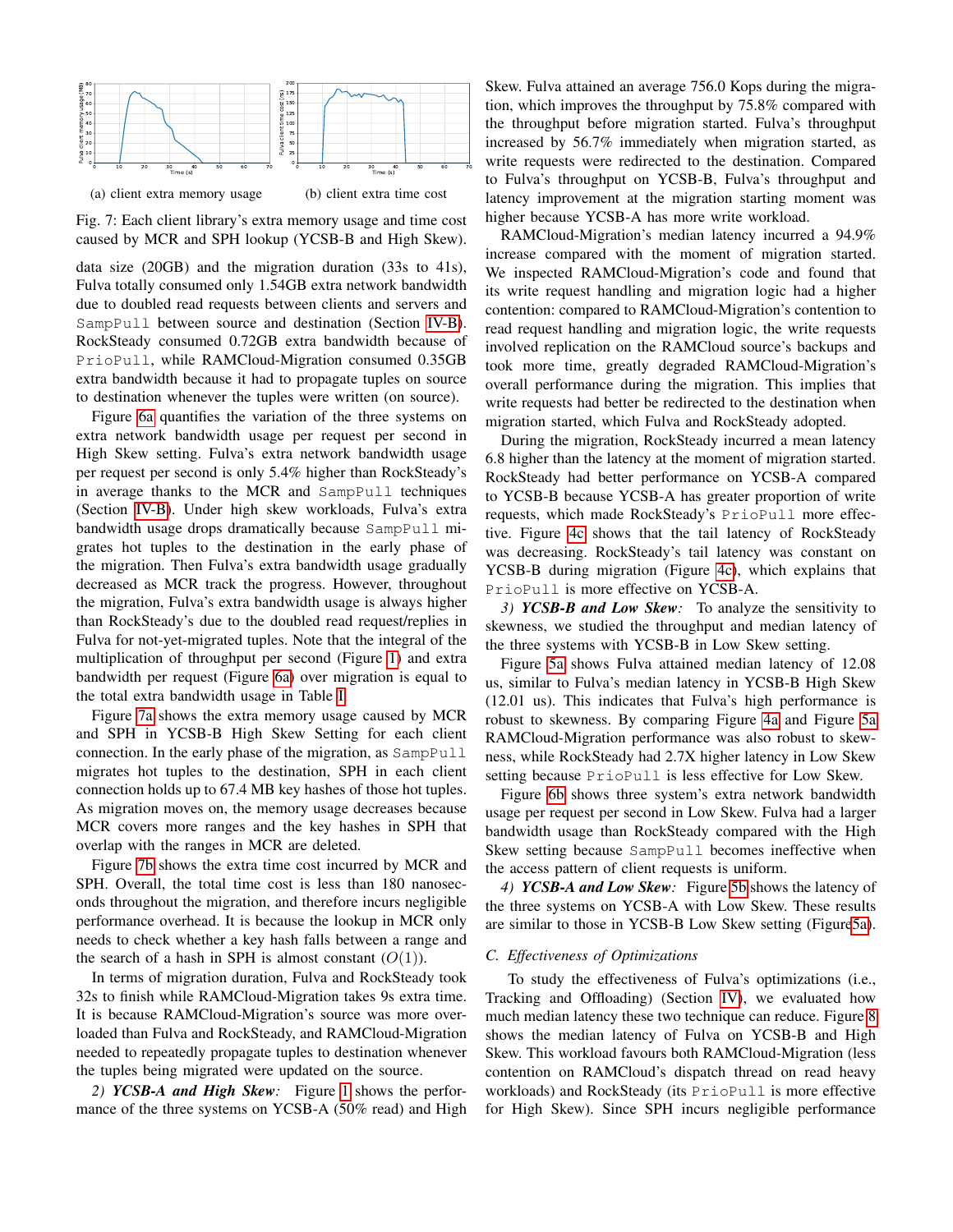overhead (Figure [7b\)](#page-7-1), we only measure the effectiveness of MCR and SPH together (denoted as "Fulva without tracking" in Figure [8](#page-8-3) when both of them are disabled). With both Tracking and Offloading enabled (Fulva's full system), the median latency was consistently the lowest during the migration. When we disabled Tracking in Fulva, the median latency during migration was almost the same as the median latency at the moment migration started. This is because disabling Fulva' tracking made Fulva's source and destination process all read requests during the migration, while Fulva's full system gradually shifted load of read requests away from the source.

When both Tracking and Offloading were disabled, the median latency further increased by 26.8% because Fulva's migration logic would compete with the client request handling on RAMCloud's dispatch thread (Section [V-A\)](#page-4-2). Nevertheless, even without Tracking and Offloading, Fulva's median latency during migration was still 22.1 us, 46.7% and 2.95% lower than RAMCloud and RockSteady's on YCSB-B High Skew.

<span id="page-8-3"></span>

Fig. 8: The effectiveness of tracking and offloading.

### <span id="page-8-1"></span>*D. Transaction performance*

To study the performance Fulva's performance on transaction (Section [V-B\)](#page-4-3), we compared the throughput and latency of Fulva and RAMCloud-Migration on TPC-C; RockSteady does not support transactions. Figure [9](#page-8-4) showsthat Fulva had similar performance as RAMCloud-Migration because each transaction took at least 400us to finish, making RAMCloud's own transaction handling logic across the source and destination become RAMCloud's performance bottleneck, not the RAMCloud server's own load on the source machine. However, Fulva's migration ends earlier because Fulva needs only migrate the 20GB tuples at once, while RAMCloud-Migration needs to repeatedly propagate tuples and has a downtime of 701 ms.

# <span id="page-8-2"></span>*E. Limitations*

<span id="page-8-4"></span>

Fig. 9: TPC-C performance

Although Fulva is much faster than both RAMCloud-Migration and RockSteady during migration, Fulva has three limitations. First, Fulva's current implementation requires NIC to support DPDK, so Fulva is mainly designed for client programs and key-value store servers running within one datacenter (e.g., RAMCloud and MICA [\[17\]](#page-9-15) are well-suited for this scenario). Second, Fulva has a total 7.2% extra network bandwidth usage comparing to the migration data size (20GB). Fulva's per-request extra network bandwidth usage is comparable to RockSteady's. The main difference is that Fulva incurs extra bandwidth usage between servers and clients, while RockSteady incurs extra bandwidth between its source and destination. Within a datacenter, clients, sources and destinations are randomly located across different machines, so we considered Fulva's overall bandwidth usage was comparable as RockSteady's. Third, Fulva requires client programs to be recompiled to use Fulva's RPC libraries. Nevertheless, client programs' logic does not need to be modified.

#### VII. RELATED WORK

<span id="page-8-0"></span>There are several existing protocols for data migration.

Stop-and-copy: stop-and-copy shuts the key-value store down (or freeze it) on the source machine, copies the data to the destination machine, and restarts it. The downside of stop-and-copy is the downtime [\[25\]](#page-9-22).

Source-driven live migration: Albatross [\[6\]](#page-9-5), [\[7\]](#page-9-23) copies a snapshot of the system first and propagates state asynchronously to a destination machine. Slacker [\[8\]](#page-9-24) aims to minimize the impact of migration in a multi-tenant system by throttling the rate that the data chunks are migrated from the source to destination.

Destination-driven live migration: Zephyr [\[10\]](#page-9-7) is the first destination-driven approach for database. ProRea [\[26\]](#page-9-25) extends Zephyr's approach by proactively migrating hot tuples at the start of the migration to reduce service interruption. Squall [\[3\]](#page-9-2), [\[5\]](#page-9-4) follows Zephyr's approach with the support of fine-grained tuple level migration. Compared to Zephyr, it introduces optimizations including pull prefetching, range splitting, and concurrent migrations.

Wildebeest [\[27\]](#page-9-26) applies both the reactive and asynchronous data migration techniques to a distributed MySQL cluster. Minhas et al. [\[28\]](#page-9-27) propose a method for VoltDB that uses predefined virtual partitions as the granule of migration.

Other migration systems: Elastic load balancing has been discussed in the virtual machine-based (VM-based) approaches [\[29\]](#page-9-28)–[\[33\]](#page-9-29), where each tenant is contained in a dedicated VM. These approaches usually focus on the "scaleup" scenarios and make use of the VM migration techniques for resource planning/allocation. While the goals are similar to Fulva, the movement of data and constraints encountered are drastically different.

Several stream processing systems [\[34\]](#page-9-30)–[\[36\]](#page-9-31) also explore the use of live migration for elastic scaling. While the goals of these approaches are similar to Fulva, their requirements and assumptions are very different from the data migration techniques we target in this paper.